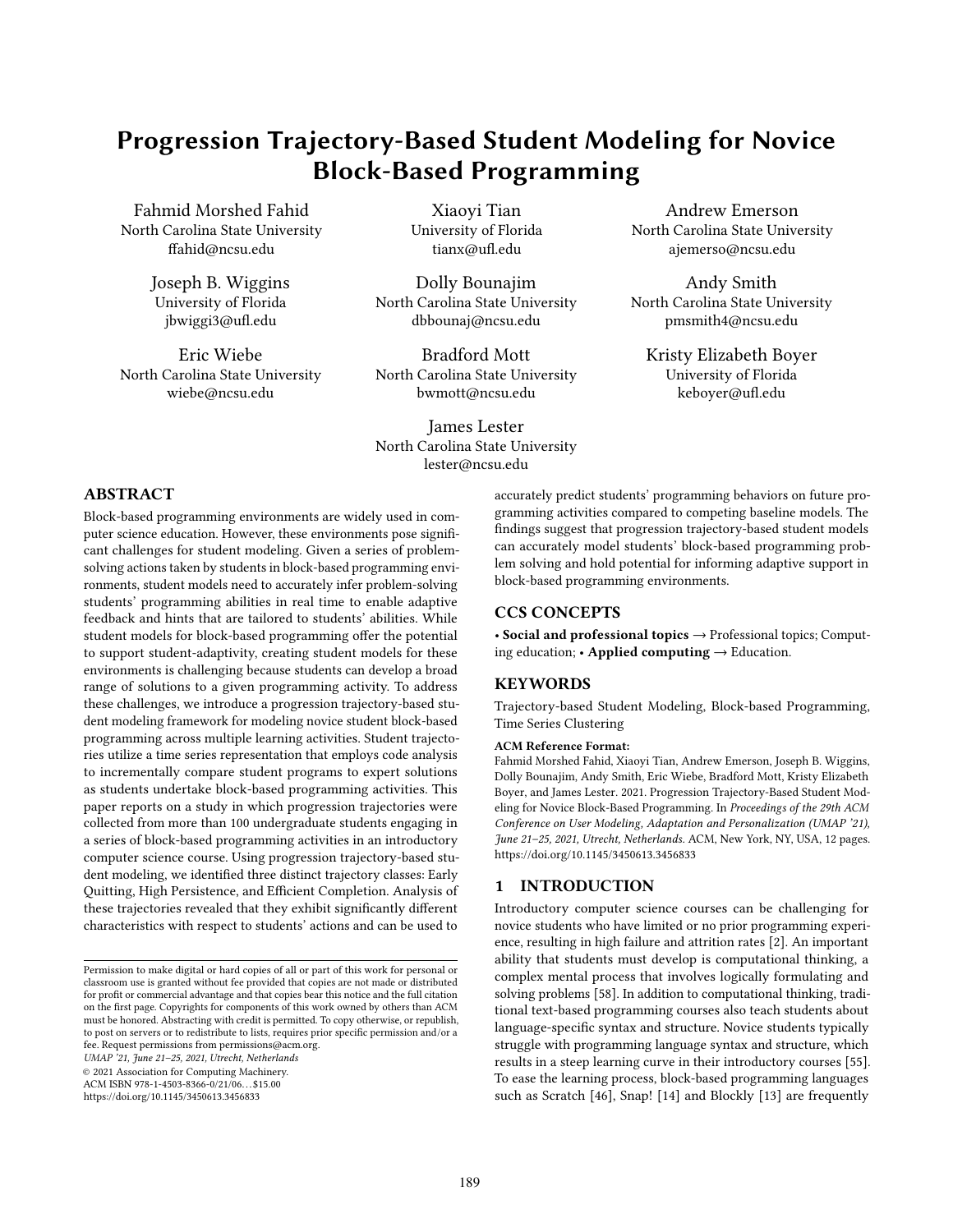used in introductory computer science courses [\[29\]](#page-10-3), eliminating many of the common syntactic, language-specific challenges. These visual, block-based languages can reduce students' cognitive load while increasing their engagement in the learning process [\[41,](#page-10-4) [56\]](#page-11-4). However, even with the use of block-based programming languages, students still struggle in introductory classes [\[30,](#page-10-5) [42\]](#page-10-6).

Informing student-adaptive support in the form of tailored advice, guidance, hints, and feedback for block-based programming calls for the creation of student models that can accurately analyze student problem solving in block-based programming environments. Programming tasks are typically iterative in nature where programmers progress through the phase of planning, writing, testing, and revising their code. To better understand this iterative process, researchers have studied programming trajectories, which represent the incremental code changes in a programming activity. To understand such programming trajectories, several code analysis methods have been used [\[9,](#page-10-7) [34,](#page-10-8) [53\]](#page-11-5), to provide better support to students [\[7,](#page-10-9) [42,](#page-10-6) [48,](#page-11-6) [57\]](#page-11-7), develop automatic grading [\[8,](#page-10-10) [54\]](#page-11-8), or predict learning performance [\[11,](#page-10-11) [53,](#page-11-5) [54\]](#page-11-8). Some studies also found patterns in students' programming trajectories that can be used to identify learning behaviors [\[12,](#page-10-12) [22,](#page-10-13) [39\]](#page-10-14). However, limited work has investigated students' programming trajectory patterns across multiple programming activities to enable early prediction of their learning behavior in future programming activities.

In this work, we introduce progression trajectory-based student models that utilize a time series representation employing code analysis to incrementally analyze student programs as students create them. We explore progression trajectory-based student models for the programming trajectories of 149 undergraduate students in an introductory computer science course using a block-based programming environment across five programming activities. We investigate the following three research questions (RQs):

- RQ1: Are there distinct patterns in student's block-based progression trajectories?
- RQ2: Are these patterns associated with meaningful differences in programming behaviors and learning outcomes?
- RQ3: Are these patterns predictive of students' future programming behavior (i.e., progression trajectory)?

To answer RQ1, we analyzed a total of 745 progression trajectories across five different programming activities using time seriesbased clustering. The analyses revealed that there are three distinct clusters in students' progression trajectories. To understand how these clusters differ from one another (RQ2), we used different response variables across the clusters and found that the clusters exhibit significantly different characteristics across programming activity completion, hint requests, and activity restarts. We also found that students primarily associated with a particular cluster across multiple programming activities have significantly different pre- and post-test scores than students associated with other clusters. To answer RQ3, we trained several predictive classifiers using features collected from student programming trajectories and event logs. The prediction results showed that the models can accurately predict whether a student will change their behavior (i.e., transition to a different cluster) in subsequent programming activities.

# 2 RELATED WORK

Recent years have seen increasing adoption of block-based programming environments in introductory computer science courses. However, limited work has investigated student models that infer student programming competences from student behaviors in blockbased programming environments. Price et al. created iSnap [\[43\]](#page-10-15), a block-based programming environment that can generate adaptive contextual hints using students' programming behavior. Further studies showed that such hints can lead to positive learning outcome in undergraduate-level introductory programming courses [\[42\]](#page-10-6) and to better help-seeking behavior as well as reduction of hint abuse [\[44\]](#page-11-9). Specific hint types have also been studied. For example, Zhi et al., found that worked examples reduce cognitive load but do not result in significant learning gains [\[59\]](#page-11-10). Several other studies with students in MOOCs showed the efficacy of data-driven approaches to provide effective feedback to students [\[19,](#page-10-16) [28,](#page-10-17) [31,](#page-10-18) [36\]](#page-10-19). Despite these advances, a recent study comparing machine-generated feedback to human-authored feedback showed that students develop a better conceptual understanding of programming concepts and perform better in class when assisted by human-authored feedback [\[25\]](#page-10-20).

Student modeling can provide insight into students' future learning behaviors and performance. For example, Emerson et al. showed that Bayesian hierarchical student models can account for individual student differences and successfully predict students' posttest programming performance [\[9\]](#page-10-7). Other work has used Bayesian student models to identify concepts that are difficult for students [\[47\]](#page-11-11) and to predict mastery learning [\[38,](#page-10-21) [53\]](#page-11-5). Machine learning approaches were found to be effective in modeling students' competencies and goals in game-based learning environments using game trace data [\[23,](#page-10-22) [32,](#page-10-23) [33\]](#page-10-24). Multimodal data streams have also been used to model students' performance and affective states [\[18,](#page-10-25) [27\]](#page-10-26). Barria-Pineda et al. designed open learner-based student modeling to visually inform students about their conceptual knowledge level on topics and found that students make more informed decisions when navigating through the programming activities while increasing their overall learning performance [\[1\]](#page-10-27). Another study by Troiano et al. clustered the developments of programming concepts among K-12 students in Scratch using automated metric-based assessments and found four groups of progressions: quick-then-steady, steadyall-the-way, slow-and-still-developing, no-improvement-necessary [\[52\]](#page-11-12). In our work, we have modeled students' progress towards solutions using their block-based programs to find and predict their progress patterns in future activities.

Modeling students in open-ended programming activities is critical as there are often multiple paths to a solution, and program accuracy alone does not reveal students' learning behavior [\[17\]](#page-10-28). An empirical study by Hosseini et al. showed that intermediate programming steps can be used to effectively induce student models and can be useful for providing improved feedback to students [\[20\]](#page-10-29). The authors analyzed the interaction logs of JavaParser and found that there is a strong association between conceptual change (i.e., start with a small program and gradually add new programming concepts) and the correctness of the program. A similar association between programming concepts and performance has been found by using programming trajectories [\[4,](#page-10-30) [40\]](#page-10-31). In another empirical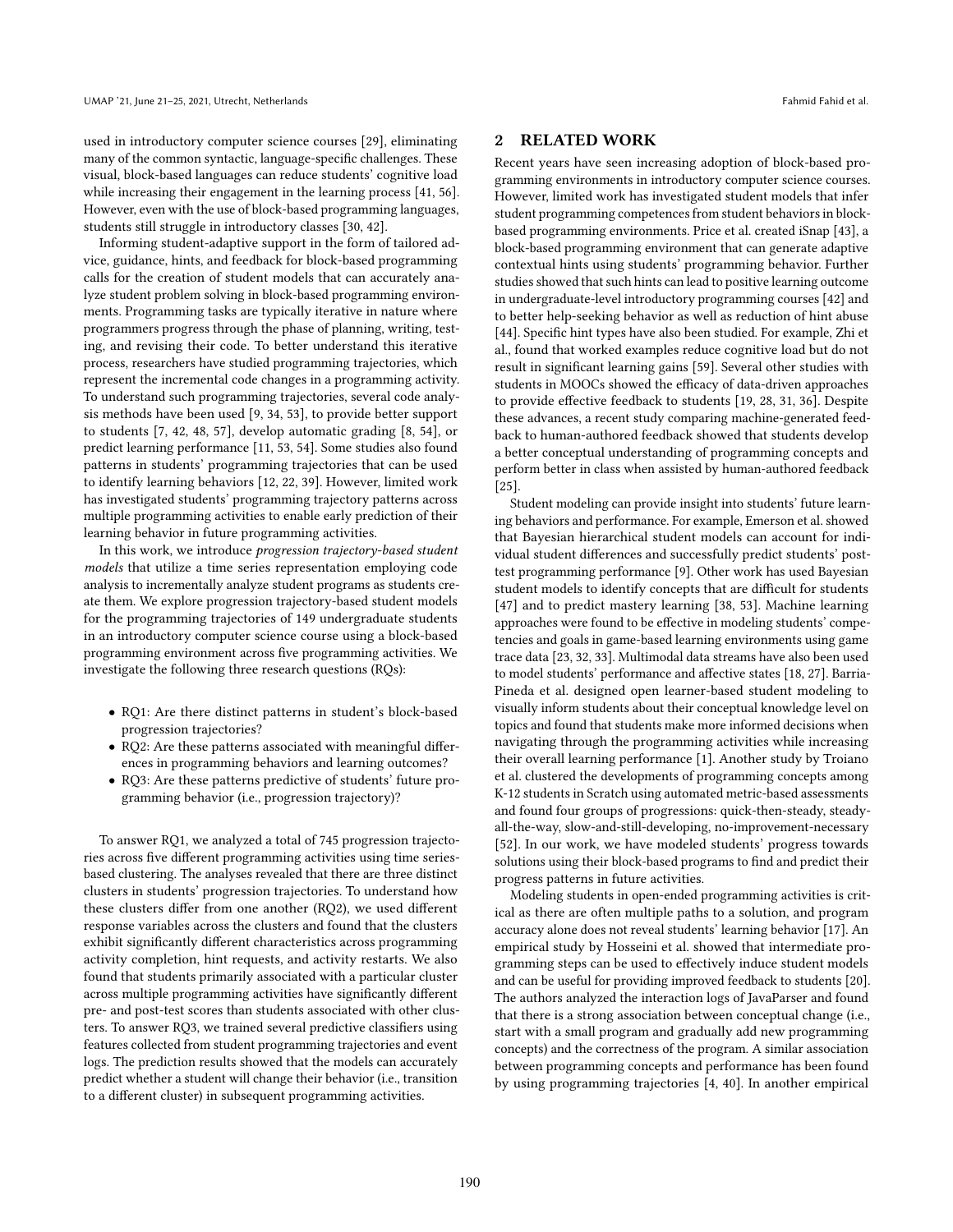<span id="page-2-0"></span>

Figure 1: Screenshot of the Prime environment.

study, Blikstein found three patterns of programming behaviors among students, namely copy-paste, self-sufficient, and a combination of both [\[3\]](#page-10-32). A recent study by Estey et al. found that intermediate programming steps can successfully identify struggling students [\[12\]](#page-10-12). To understand how a student changes their programming pattern in a programming activity, Glassman et al. used a clustering technique to visualize students' behaviors [\[15\]](#page-10-33).

Much prior work has used edit distance-based code embeddings to investigate students' programming behaviors. For example, Paaßen et al. generated adaptive hints in student programs using their edit distance to expert solutions to predict future behaviors of students in block-based programming activities [\[35\]](#page-10-34). A similar approach has been used in other work [\[48\]](#page-11-6) to investigate programming patterns. Emerson et al. clustered student programs to identify common misconceptions among students in block-based programming activities [\[10\]](#page-10-35). Another clustering study by Perkins et al. identified three kinds of novice programmers: stoppers, movers, and tinkerers. As the cluster names suggest, stoppers give little effort after they reach a difficult point, whereas movers gradually work towards a solution, and tinkerers iterate frequently with the program [\[39\]](#page-10-14). Similar types of clusters have also been identified in an analysis of program syntax errors [\[21\]](#page-10-36) and learning behaviors in an intelligent logic tutor [\[30\]](#page-10-5). Jiang et al. conducted a hierarchical clustering of programming trajectories in a block-based programming environment and found four different clusters for a single programming activity, namely: quitters, approachers, knowers, and solvers [\[22\]](#page-10-13). Their analysis suggests that both quitters and approachers struggled to solve the given programming activity but have different paths while failing. A more recent study found five different clusters of hint usage when looking across several programming activities of students in a block-based programming environment [\[57\]](#page-11-7), all of which have different help-seeking behaviors. For example, students with prior programming knowledge only requested hints at the very end of each programming activity, whereas students with no prior knowledge asked for hints uniformly. However, there has been limited work on student modeling for students' programming

trajectories across multiple programming activities to predict their progress.

In this work, we present a student modeling approach based on students' progression trajectories using intermediate block-based programs on multiple programming activities by iteratively calculating edit distances between their intermediate code states and expert solutions. Using time series clustering, we find meaningful patterns in student progression trajectories that are predictive of future programming behavior.

# 3 METHODS

We investigate progression trajectory-based student modeling in the context of introductory college-level computer science with a focus on block-based programming for non-majors. We use interaction data collected from undergraduates interacting with a block-based programming environment during the first few weeks of an introductory programming course.

# 3.1 Prime Learning Environment

Prime is an adaptive learning environment that leverages Google's block-based programming framework, Blockly [\[13\]](#page-10-2). The adaptive learning environment includes twenty programming activities, each designed to reinforce the skills learned from previous programming activities. Students are encouraged to complete activities in increasing order, but they can skip ahead and come back later to attempt or practice again. The programming activities are organized into three units with the following computer science competencies: 1) input/output, numeric data types, expressions, variables, and iteration; 2) abstraction, functions, and parameters; and 3) Boolean data types, conditionals, indefinite iteration, and debugging. Students are encouraged to use the learning environment both during class, as well as for self-practice, lab, and homework assignments. The curriculum of Prime was designed based on the introductory programming courses taught in top-rated undergraduate computer science programs in the United States [\[51\]](#page-11-13).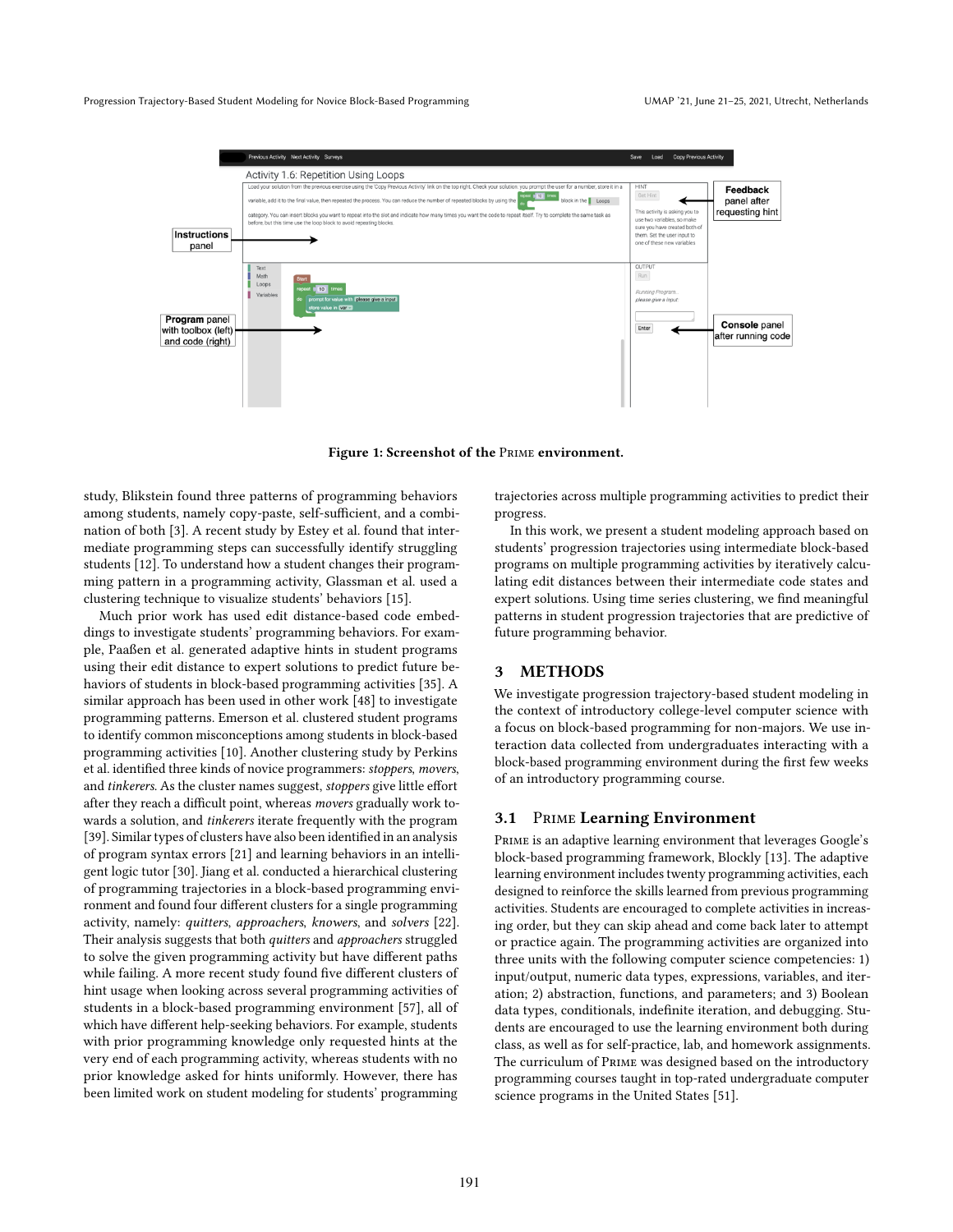<span id="page-3-0"></span>

| Programming<br>Activity | New Concepts Introduced   | <b>Short Description</b>                                               |
|-------------------------|---------------------------|------------------------------------------------------------------------|
|                         | Variable, Math Expression | Print the sum of two numbers using variables                           |
|                         | Input                     | Take two numbers from user and print the sum                           |
|                         | Logical                   | Take five numbers from user using two variables only and print the sum |
|                         | Loop                      | Complete Programming Activity 5 using a for loop                       |
|                         | Logical                   | Create a counter that countdown to 0                                   |

### Table 1: Short descriptions of each programming activity

To support students during their programming activities, the primary interface of the environment consists of a Program panel, a Console panel, a Feedback panel, and an Instruction panel (Figure [1\)](#page-2-0). The Program panel consists of a toolbox of Blockly program blocks that can be drag-and-dropped to the coding workspace. The toolbox categorizes the blocks by type. The categories of blocks are incrementally populated to reduce the cognitive complexity of tasks [\[45\]](#page-11-14) and to increase the interface usability [\[49\]](#page-11-15).

The default workspace contains an unremovable Start block that serves as an entry point. The Console panel contains a Run button to run the program connected to the Start block. The output is printed on the Console panel each time the Run button is pressed. The input console is also shown in the Console panel when needed. The Instruction panel contains step-by-step instructions for each programming activity and is fairly common in intelligent tutoring systems for computer science education [\[6\]](#page-10-37). The Feedback panel provides a "Get Hint" button that enables students to request textual hints, which are suggestions to make small changes to the program towards a solution.

# 3.2 Study Design

We collected student programming interaction data on block-based programming activities at a large public university in the United States during two semesters (fall 2019 and spring 2020). The study was IRB-approved for an introductory engineering course, in which students received extra credit for completing the programming activities. As the learning environment was accessible online, transitioning to remote learning was straightforward when the pandemic began in spring 2020. The study focused on five programming activities from Unit 1 (Programming Activities 3 through 7) that teaches students the concept of variables, input/output and loops (Table [1\)](#page-3-0). We focused on these programming activities because they are sufficiently challenging (62% average completion rate) while ensuring maximum participants. We did not use the first two activities (Programming Activities 1 and 2), as they serve as an introduction to the programming environment and have a very high completion rate (99% and 87% respectively). Although Programming Activity 3 also has a significantly high competition rate (83%), we included this programming activity in the study to facilitate early prediction of Programming Activity 4.

A total of 407 students participated in the study, of which 156 students attempted all five programming activities in Unit 1 (Programming Activities 3 through 7). Among these 156 students, 149 students also completed both pre-test and post-test surveys to assess their computer science competencies. The study focuses on

these 149 participants having an average age of 19.1 (SD=2.2), with 74% reporting as male and 26% as female. Approximately 90% of the students were non-computer science engineering majors. A total of 62% of these students reported their race as White, 16% as Asian, 9% as African American, 6% as Hispanic, 2% as Native American, and 4% as Other. The 149 students attempted a total of 745 programming activities (one student per activity for Programming Activities 3 through 7) of which 459 (62%) were successfully completed. Among these five programming activities, the median value of successful programming activity completion per student is 3 (M=3.08, SD=1.57, min=0, max=5).

# 3.3 Dataset

The data was collected from student interaction logs with the learning environment. The data consists of workspace snapshots captured with an XML representation of student programs of each new change made in the code and 16 system-level user actions, including program runs and user input. The workspace snapshots represent the current block-based program for a particular programming activity. The environment automatically takes workspace snapshots every 30 seconds or if certain actions are taken, such as running or saving the program. We removed repeated snapshots of the same workspace to limit redundancy. As this is a browser-based environment, the calculation of elapsed time is challenging because students sometimes leave their browser open for extended periods of time without making any changes to the workspace. To correct for such cases, we replaced any time gaps of more than five minutes between two consecutive workspace snapshots with the median value (29.96 seconds) of consecutive time gaps between snapshots. The five-minute threshold was selected based on the third quartile value of time gap between two consecutive workspace snapshots. The final dataset contains a total of 745 trajectories, one for each student-activity pair, having a median length of 10 snapshots per programming activity (M=19.62, SD=29.95). The time spent on each programming activity on average is 508.98 seconds (SD=850.38) with a median value of 216.05 seconds.

The dataset also uses students' pre-test and post-test survey before and after interacting with the learning environment to measure their computer science competencies. These multiple-choice based assessments were validated by three content area experts, having 0.88 Cronbach's alpha for pre-test and 0.90 Cronbach's alpha for post-test. Among these 149 students, the median value of the pretest score was 58.33 (M=57.5, SD=22.6, min=12.5, max=100) and the median value of their post-test score was 66.7 (M=61.5, SD=23.9, min=4.2, max=100).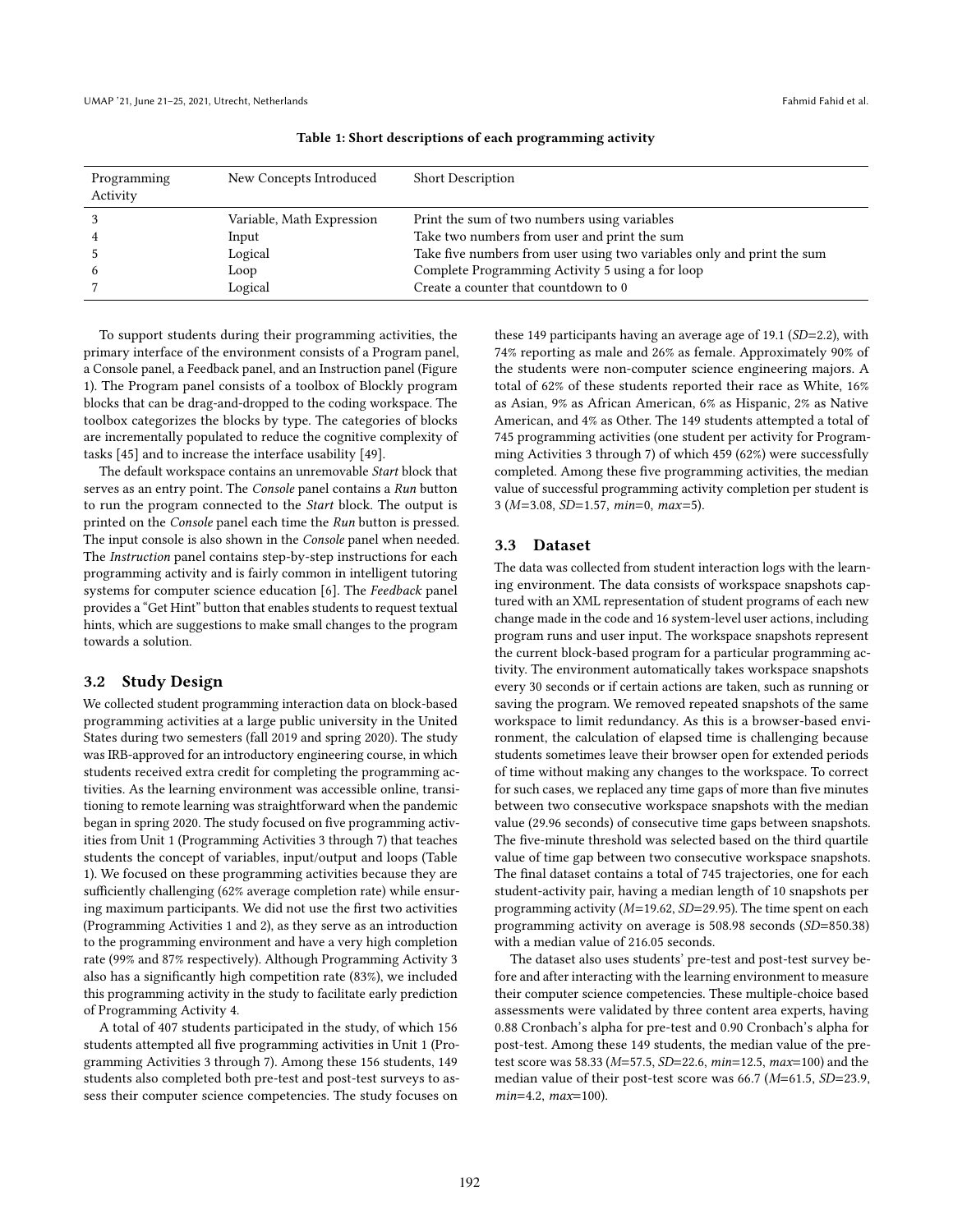<span id="page-4-1"></span>Progression Trajectory-Based Student Modeling for Novice Block-Based Programming UMAP '21, June 21-25, 2021, Utrecht, Netherlands



Figure 2: Ten randomly sampled progression trajectories for each of the three clusters. The x-axis is the time in seconds and the y-axis is the similarity percentage between an expert solution and the current workspace (higher is better).

#### 4 RESULTS

We describe findings on the time series-based progression trajectory clustering and early predictions. We first introduce the progression trajectory-based student modeling and then discusses the time series-based clusters we have found. We then investigate and characterize each of the clusters based on multiple attributes. Finally, we evaluate two early prediction-based modeling tasks that can be used to predict students' future programming behaviors.

# 4.1 Progression Trajectory Patterns

To generate the progression trajectory of a programming activity attempt, we calculated the similarity percentage between workspace snapshots and an expert authored solution for that activity. Each workspace snapshot represents one block-based programming code state whereas the expert-authored solution is the final workspace snapshot of the solution to a particular programming activity. The expert-authored solutions were based on the block-based programming best practices such as minimizing the number of steps towards each solution. To calculate the similarity percentage, we first converted the student's workspace snapshots and the expert solution into Python code. Then, using the program's abstract syntax tree (AST), we calculated the edit distance using Damerau–Levenshtein [\[5\]](#page-10-38) distance between the workspace and the expert solution. The Damerau–Levenshtein distance is calculated by the minimum number of operations (insert, delete, substitute, transpose) needed to convert one string to another string. Finally, the edit distance was converted to a percentage to calculate the similarity between the current workspace and the expert solution. For converting Python codes to ASTs and calculating the similarity percentages, we used the pyastsim package. $1$  We used the edit distance to calculate similarity because the majority of the programming activities and their corresponding Python code are relatively simple. Similar approaches have been effectively utilized in prior studies to observe students' progression through individual programming activities [\[22\]](#page-10-13).

As there can be many correct solutions to most programming activities, some students who correctly completed a programming activity may not have 100% similarity with the expert solution. To ensure these snapshots were treated as correct, we updated their final similarity score to 100% for all the programming activities that were completed successfully. We also removed any change made in their workspace after reaching 100% similarity to focus on their first correct solution.

We clustered the progression trajectories using k-means clustering. As the progression trajectories are time series data with varying lengths and shapes, using generic distance measures will not reflect the true distance between two trajectories. Thus, we used the dynamic time warping (DTW) algorithm to calculate the distance between trajectories. DTW is a dynamic programming approach where a distance or cost function (typically Euclidean distance) is minimized by finding an optimal alignment. This can be done by rearranging and/or repeating sequence points of two sequential trajectories [\[50\]](#page-11-16).

The distortion elbow is often used as a data-driven approach for finding the optimal number of clusters in a dataset [\[24\]](#page-10-39). Thus, to find the optimal value of  $k$ , we calculate the distortion elbow using the average DTW distance from the closest cluster center. Visually inspecting the "elbow" (the inflection point of the curve), we chose 3 as the optimal number of clusters of progression trajectories. We name these clusters Early Quitting (EQ), High Persistence (HP), and Efficient Completion (EC). Ten randomly sampled progression trajectories from each cluster are shown in Figure [2.](#page-4-1) Note that each line represents one student-activity pair and one student's progression trajectories for different programming activities could be assigned to different clusters. With regard to the RQ1, we found three distinct time-series clusters: Early Quitting (EQ), High Persistence (HP), and Efficient Completion (EC) in students' progression trajectories.

As show in Figure [2,](#page-4-1) all three clusters have distinct progression trajectories. For example, progression trajectories in the HP cluster spend a large amount of time (M=1756.69 seconds, SD=1514.82) and change their similarity percentage frequently, whereas progression trajectories in the EQ cluster do not make as much progress within their shorter period of time in the programming activity  $(M=195.56$  seconds,  $SD=358.59$ ), and progression trajectories in the EC cluster quickly make progress towards the solution like an

<span id="page-4-0"></span><sup>1</sup><https://pypi.org/project/pyastsim/>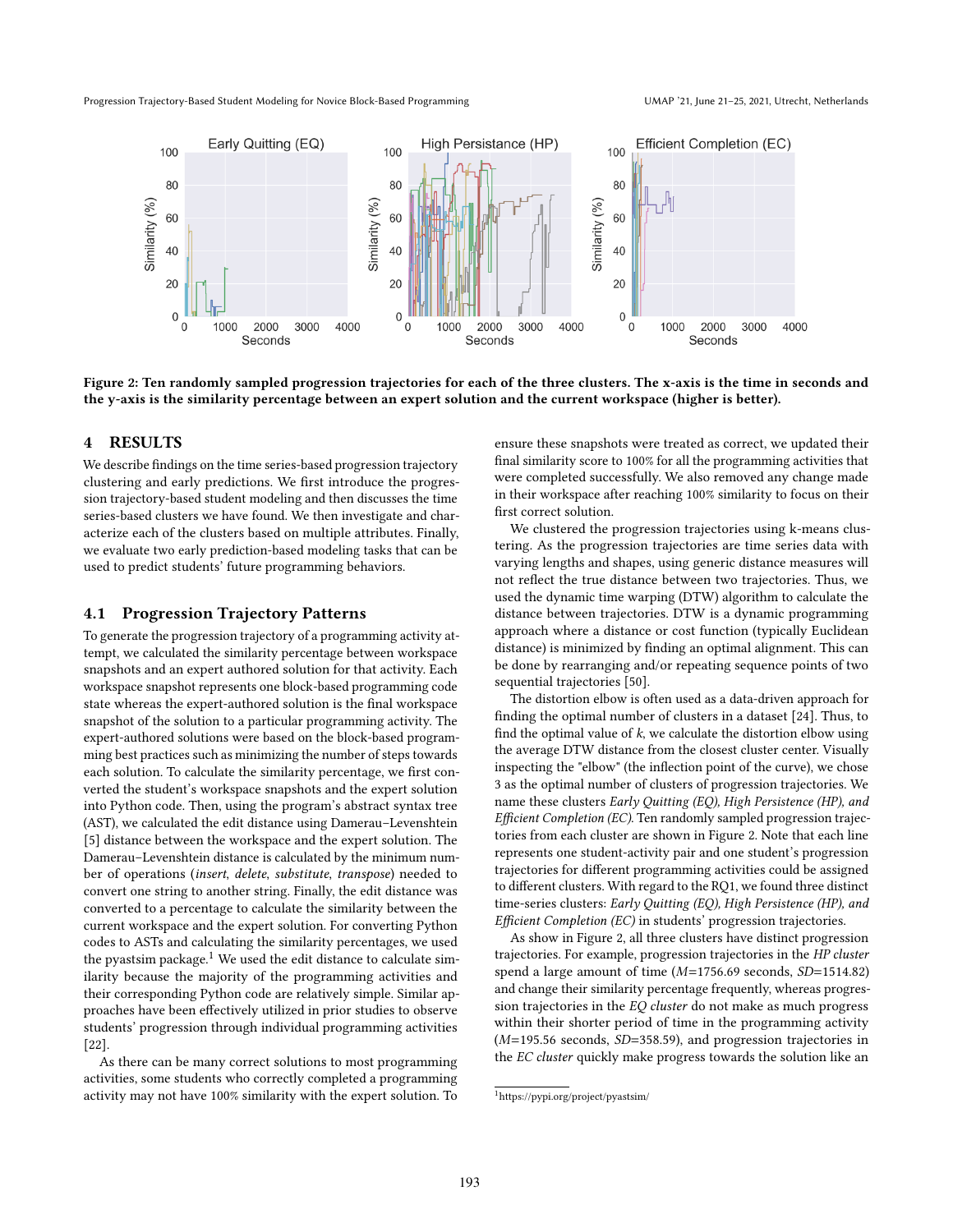<span id="page-5-0"></span>

Figure 3: Number of progression trajectories that completed and did not complete each programming activity for cluster EQ, HP, and EC (from left to right)

expert (M=319.53 seconds, SD=371.10). The EC cluster has almost twice as many student-activity pairs (473) than the HP cluster and the EQ cluster combined (108 and 164 respectively). This is reasonable, as the programming activities (e.g., Programming Activities 3 and 4) are introductory and short, and many students were able to make progress through them quickly (as seen by the EC cluster).

# 4.2 Analyzing Clusters

The three clusters that separate students' progression trajectories into different groups have distinct properties. For example, the EQ cluster could be characterized as lack of persistence/quick-todropout, which might indicate the student is stuck or unsure how to begin solving the programming activity, while the EC cluster might indicate high prior knowledge. A deeper analysis of the impact of different characteristics on each individual cluster is detailed below.

First, we investigated the overall performance of each cluster based on successfully completing each programming activity. Figure [3](#page-5-0) shows that the EQ cluster has a higher number of programming activities with incomplete count; thus, a progression trajectory that belongs to the EQ cluster is most likely to leave the programming activity unfinished. The HP cluster has an almost equal number of completed vs. incomplete programming activity counts (52 vs. 56), indicating that it is uncertain that a student will successfully complete the programming activity or not. The EC cluster has a higher number of completions. Thus, progression trajectories assigned to the EC cluster are more likely to finish successfully for a given programming activity. Even though there are a small number of incomplete programming activities in the EC cluster, these students progressed through the programming activities fairly quickly and were close to the expert solutions.

Next, we compared how these clusters are distributed across programming activities. Figure [4](#page-6-0) shows that early programming activities have a higher number of progression trajectories that belong to the EC cluster whereas the later programming activities have an increased number of progression trajectories in the EQ cluster. This is expected, as many students will make quick progress through earlier programming activities due to their low difficulty and the later programming activities have a higher rate of incompletion. Programming Activity 5 has the highest occurrences of the

HP cluster, suggesting that students spend a significantly long time in Programming Activity 5.

To examine the differences in student actions across clusters, we investigated the frequency of requesting hints and restarting the current programming activity from scratch. We also performed a pairwise Tukey honestly significant difference test to verify statistically significant results. As shown in Figure [5,](#page-7-0) progression trajectories in the  $HP$  cluster requests significantly more hints ( $M=7.18$ , SD=8.37, min=0, max=49) than those in the EQ cluster ( $M=0.81$ , SD=1.78, min=0, max=10, p<0.001) and the EC cluster (M=1.11, SD=2.63,  $min=0$ ,  $max=22$ ,  $p<0.001$ ). This can be explained as progression trajectories in the HP cluster spend a significantly longer time progressing through the programming activities (Figure [2\)](#page-4-1). Trajectories in the EQ cluster and the EC cluster either completes the programming activity shortly or leaves the programming activity unfinished without sufficient effort, so their low number of hint requests are expected as well. It is also interesting to observe that there is no significant difference between hint requests in the EQ cluster and the  $EC$  cluster ( $p=0.650$ ).

When progressing through a programming activity, students sometimes remove all blocks from the workspace to start fresh. We describe this behavior as a restart. To count the number of restarts, we selected a threshold of 10%, meaning whenever similarity percentage falls below 10% and is then followed by an increase, we categorize this as a single restart. Considering the number of restarts in progression trajectories across clusters, the HP cluster has the highest number of restarts (M=3.42, SD=2.86), whereas the EQ cluster ( $M=0.37$ , SD=1.41) and the EC cluster ( $M=0.33$ , SD=0.67) have significantly low numbers of restarts ( $p$ <0.001 for both). This is also expected as trajectories in the HP cluster show significant effort to finish a programming activity and thus restarts more frequently than other clusters. Progression trajectories that belong to the EQ cluster tend to restart less frequently. This suggests that students following these projection trajectories are less willing to start again, leaving the programming activity unfinished. Moderate numbers of restarts are seen in trajectories that belong to the EC cluster, implying the tendency to start fresh when stuck.

To understand how these clusters are associated with prior knowledge (i.e., pre-test) and overall performance (i.e., post-test) of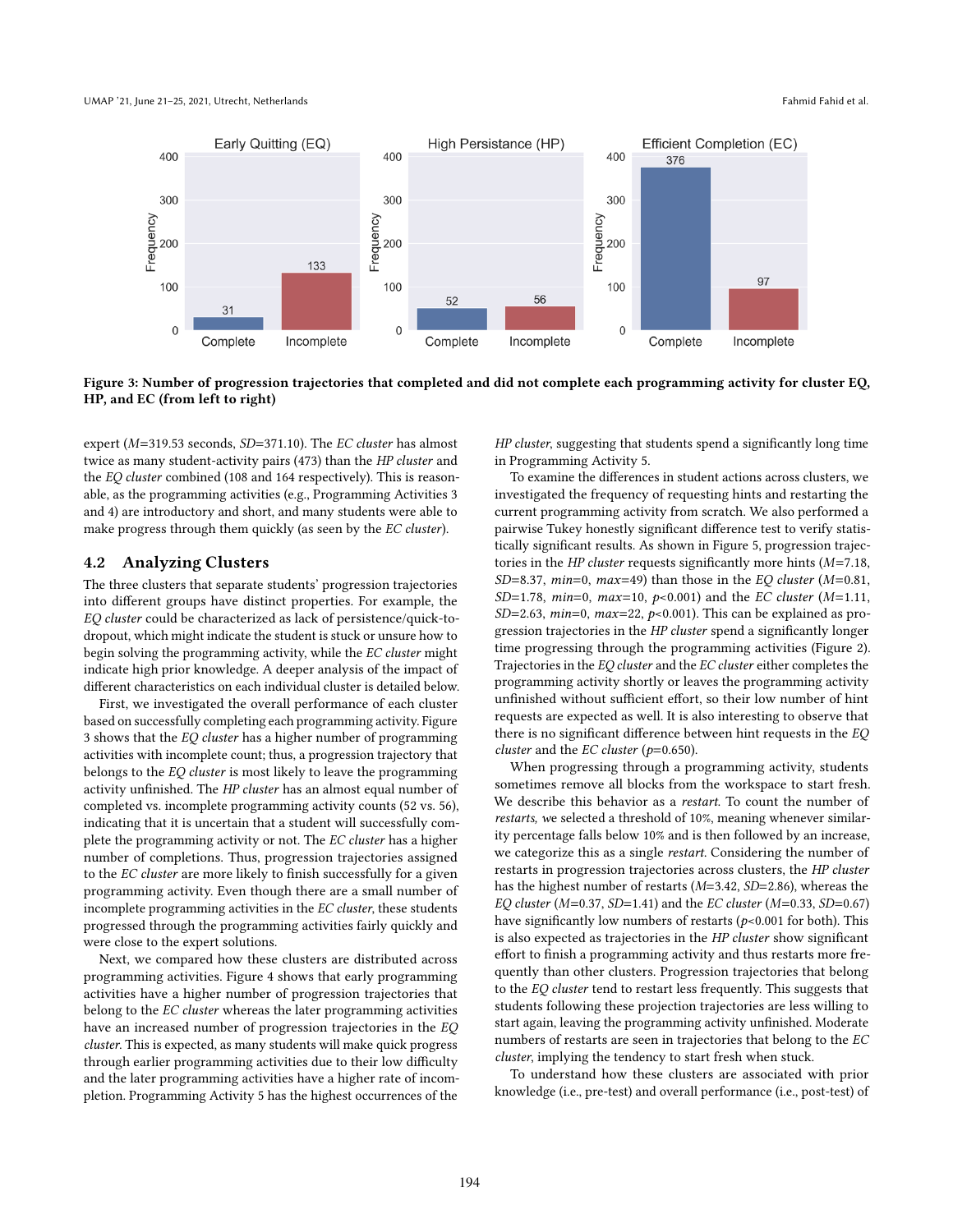<span id="page-6-0"></span>

Figure 4: Number of progression trajectories in each cluster for Programming Activity 3, 4, 5, 6, and 7 (from left to right)

each student, we assigned each student to a student group based on their majority association with a particular cluster across all five programming activities. Students assigned to the same cluster in three or more programming activities (out of five) are tagged as having that cluster as a majority. Among 149 students, 98 belong to Early Completion major (EC Major), 25 belong to Early Quitting major (EQ Major), 6 belong to High Persistence major (HP Major), and the remaining 20 have mixed clusters (Mixed) in their progression through the programming activities. Analysis of the pre-test scores using Tukey honestly significant difference test (Figure [5\)](#page-7-0) shows no significant differences between HP Major, EQ Major, and Mixed student groups. But EC Major groups have significantly higher (p<0.001) pre-test scores (M=66.26, SD=18.81) than EQ Major (M=33.05, SD=14.83) and Mixed (M=47.58, SD=23) student groups. This is expected as students with higher prior knowledge should progress through the programming activities more easily (early completion) than others.

For the post-test scores, there is a significant difference between HP Major and EQ Major ( $p=0.014$ ), between EC Major and Mixed ( $p=0.009$ ), between EQ Major and EC Major ( $p<0.001$ ), and between EQ Major and Mixed ( $p=0.028$ ) student groups. From this, it is evident that students progressing through programming activities using specific progression trajectories have strong associations with their post-test performance. The EC Major student group has a higher post-test score ( $M=69.53$ ,  $SD=21.46$ ) than EQ Major student groups ( $M=35.97$ ,  $SD=16.08$ ) and Mixed student groups ( $M=53.33$ , SD=23.08) but have no significant difference with the HP Major student group (M=64.58, SD=6.7). In other words, students whose majority of the progression trajectories belong to the HP clusters or the EC clusters have the highest post-test performance, suggesting significant learning outcomes for these two groups, whereas the EQ Major student group has the lowest post-test performance compared to the other groups. The Mixed student group, having

no major association with any particular progression trajectory cluster, demonstrates moderate post-test performance with high standard deviation.

A notable observation here is that EC Major students have almost identical pre-test scores (M=66.26, SD=18.81) and post-test scores  $(M=69.53, SD=21.46)$ , suggesting no significant learning (paired t test  $p=0.051$ ) was observed. Same is also true for EQ Major students (mean pre-test score of 33.05, mean post-test score of 35.97, paired t test  $p=0.172$ ). But the Mixed student group and the HP Major student group have noteworthy differences (paired t test  $p=0.042$ and  $p=0.029$  respectively) between their pre-test and post-test score.

With regard to the second research question (RQ2), the analysis shows that these three clusters have significantly different characteristics in programming activity completion, number of hint requests, and number of restarts. Students majorly associated with these clusters also show significantly different pre-test and post-test scores.

# 4.3 Early Prediction of Next-Activity Cluster

Investigating the behavior of individual students across programming activities, we found that 34 (23%) students did not change clusters across all five programming activities. Among 596 programming activity transitions (no transition going into Programming Activity 3), 65% of transitions remained in the same cluster in consecutive programming activities. More granular details can be found in Table [2](#page-7-1)

To understand how students transition between clusters across all five programming activities, we conducted sequential pattern mining using the prefixspan<sup>[2](#page-6-1)</sup> Python package on the clusters [\[16\]](#page-10-40). Table [3](#page-7-2) depicts the five most frequent patterns when progressing through the programming activities. As we can see, 33 (22%) students remained in the EC cluster across all five programming

<span id="page-6-1"></span><sup>2</sup><https://pypi.org/project/prefixspan/>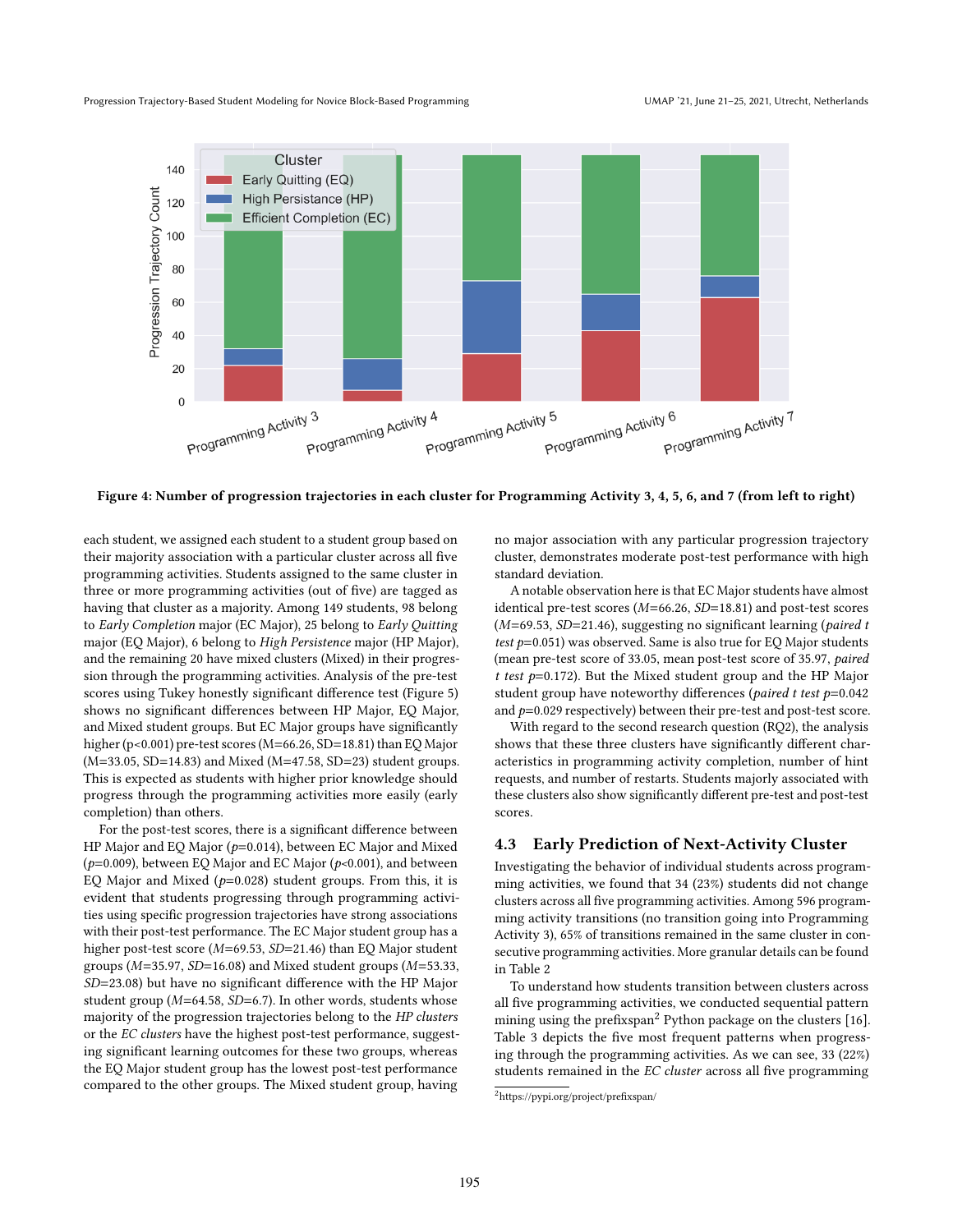### <span id="page-7-0"></span>UMAP '21, June 21–25, 2021, Utrecht, Netherlands Fahmid Fahid et al.



Figure 5: The top row shows the number of Hint Requests (top-left) and the number of Restarts (top-right) across three clusters. The bottom row shows the Pre-test (bottom-left) and Post-test (bottom-right) scores across all four student groups.

<span id="page-7-1"></span>

| Table 2: Students remaining in the same cluster in consecu- |  |  |
|-------------------------------------------------------------|--|--|
| tive programming activity                                   |  |  |

| <b>Programming Activity Transition</b> | Students with Same Cluster | Number of Students | Cluster Change from Activity 3 to 7                              |
|----------------------------------------|----------------------------|--------------------|------------------------------------------------------------------|
| $3$ to $4$                             | 107(71.81%)                | $33(22.15\%)$      | $EC \rightarrow EC \rightarrow EC \rightarrow EC \rightarrow EC$ |
| $4$ to $5$                             | 84 (56.38%)                | $12(8.05\%)$       | $EC \rightarrow EC \rightarrow HP \rightarrow EC \rightarrow EC$ |
| $5$ to 6                               | $97(61.1\%)$               | $12(8.05\%)$       | $EC \rightarrow EC \rightarrow EO \rightarrow EO \rightarrow EO$ |
| 6 to 7                                 | $100(67.11\%)$             | 8(5.37%)           | $EC \rightarrow EC \rightarrow EC \rightarrow EC \rightarrow EO$ |
| Total                                  | 388 (65.1%)                | 6(4.03%)           | $EC \rightarrow EC \rightarrow HP \rightarrow EO \rightarrow EO$ |

activities. Another 12 students started their progression trajectories in the EC cluster and changed to EQ cluster after Programming Activity 4, implying that these students might have lost interest or lack the prior knowledge to complete more challenging programming activities. A total of 12 other students remain in the EC cluster and only transitioned to the HP cluster once in Programming Activity 5. These students appeared to expend significant effort when first faced with a difficult programming activity and learned to quickly progress through the rest.

On average, two-thirds (65%) of the students do not change their progression trajectory patterns (i.e., remain in the same cluster) in consecutive programming activities. This is noteworthy and can

<span id="page-7-2"></span>Table 3: Top five patterns of cluster change across all five programming activities

| Number of Students | Cluster Change from Activity 3 to 7                              |
|--------------------|------------------------------------------------------------------|
| 33 (22.15%)        | $EC \rightarrow EC \rightarrow EC \rightarrow EC \rightarrow EC$ |
| $12(8.05\%)$       | $EC \rightarrow EC \rightarrow HP \rightarrow EC \rightarrow EC$ |
| 12 (8.05%)         | $EC \rightarrow EC \rightarrow EO \rightarrow EO \rightarrow EO$ |
| 8(5.37%)           | $EC \rightarrow EC \rightarrow EC \rightarrow EC \rightarrow EO$ |
| 6(4.03%)           | $EC \rightarrow EC \rightarrow HP \rightarrow EO \rightarrow EO$ |

be used to accurately predict the behavior of students in consecutive programming activities. To demonstrate this, we designed two evaluations to do early prediction of students' future behavior. The first evaluation (TASK Cluster Change) was a binary classification task to predict if a student would change her progression trajectory pattern in the next programming activity or not (binary class). The second evaluation (TASK Next Cluster) was a multiclass classification task to predict the progression trajectory (i.e., cluster) of a student in the next programming activity. For both of these evaluations, we trained four commonly used off-the-shelf classifiers using scikit-learn [\[37\]](#page-10-41): random forests (RF), decision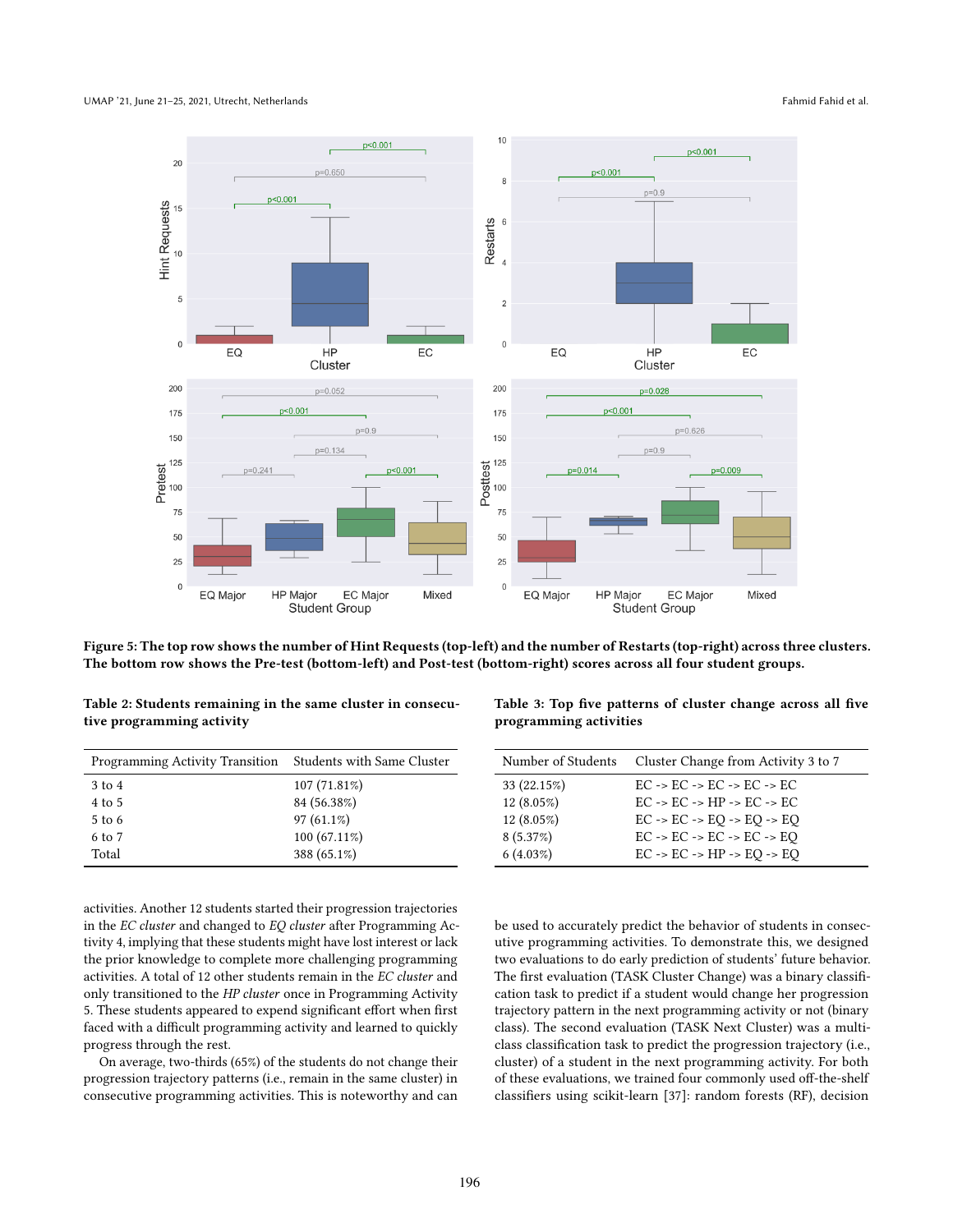| <b>Programming Activity</b> | Base Prev | Base Major | $_{RF}$ | DΤ  | LR  | <b>SVC</b> |
|-----------------------------|-----------|------------|---------|-----|-----|------------|
| $3$ to $4$                  | 60%       | 60%        | 81%     | 79% | 84% | 87%        |
| 4 to 5                      | 44%       | 41%        | 61%     | 60% | 56% | 61%        |
| $5$ to $6$                  | 65%       | 51%        | 74%     | 60% | 70% | 78%        |
| 6 to 7                      | 55%       | 54%        | 67%     | 65% | 62% | 70%        |
| All                         | 58%       | 51%        | 71%     | 67% | 69% | 72%        |

<span id="page-8-0"></span>Table 4: (TASK Cluster Change) F1 weighted macro score for predicting if a student will change their current progression trajectory cluster (binary) in the next programming activity

trees (DT), logistic regression (LR), and support vector classification (SVC). We used a total of 30 features to train the models, which included three sets of features: system log, prior performance, and current activity progress. The system log features contain 16 event logs, which are counts of the following actions: hint request, total number of interactions with the environment, load last save, load previous exercise code, next instruction, previous instruction, run code, save workspace, change block, create block, delete block, move block, number of toolbox interactions, create variable, delete variable, and rename variable. The prior performance features group includes 9 features: total time spent up to the current moment, total programming activities completed so far, total number of restarts so far (as defined in 4.2), total number of trajectories belonged to each cluster, total workspace cleared per restart so far, total number of clusters changed so far, total cumulative final similarity so far. These features are calculated using the cumulative sum of previous programming activities for a particular student. Lastly, the current activity progress features group includes 5 features: the number of restarts in the current programming activity, current cluster, time spent in current programming activity, is the current programming activity successfully completed, and the final similarity percentage of the current progression trajectory. We standardized all the features to remain consistent across different feature scales. As the distribution of clusters is imbalanced (see 4.1), the only parameter manually tuned was the class\_weight balanced (where applicable). The remainder of the hyperparameters were set to the default values.

In the evaluations, we used two baselines. The first baseline, BASE Major, predicts the majority class in both of the classification tasks. The second baseline, BASE Prev, predicts the same class in consecutive programming activities. For TASK Cluster Change, this means carrying over the current cluster changing behavior in the next programming activity, and for TASK Next Cluster, this means carrying over the current cluster in the next programming activity. For TASK Cluster Change, as both of the classes (students who will remain in the same cluster, and students who will not) are equally important to predict, and for TASK Next Cluster, as all three clusters (EQ, HP, and EC) are equally important, we have reported the F1 scores, instead of precision or recall. We calculated F1 weighted macro (average F1 score based on support on each class) to account for class imbalance. For all evaluations, we performed 10-fold crossvalidation, repeated 10 times (total of 100 runs for each classifier), and reported the median F1 scores (mean values are affected by outliers [\[26\]](#page-10-42)).

TASK Cluster Change: As shown in Table [4,](#page-8-0) when training on All programming activity transitions, all classifiers outperform (9 to 14% higher) the best baseline (BASE Prev). Examining each programming activity transitions, we can see that it is easier to predict the cluster change in Programming Activity 3 to 4 (19 to 27% higher than both baselines) and in Programming Activity 4 to 5 (12 to 17% higher than the best baseline), but it is more difficult to predict cluster changes in later programming activity transitions, specifically from Programming Activity 5 to 6 (-5 to 13% higher than best baseline) and from Programming Activity 6 to 7 (7 to 15% higher than best baseline). In all cases, almost all the classifiers significantly outperform the baselines. Also, note that SVC outperforms every other classifier in all cases.

The fact that predicting cluster changes from Programming Activity 5 to 6 is difficult is noteworthy. Looking into the programming activity description (Table [1\)](#page-3-0), Programming Activity 6 introduces loops for the first time. It might be the case that students find this concept hard to learn and struggle. As such, classification based on prior knowledge is not sufficient.

TASK Next Cluster: As shown in Table [5,](#page-9-0) predicting specific clusters (EQ, HP, and EC) is a challenging task because the three classes are highly imbalanced. For All programming activity transitions, the F1 scores of the classifiers are ranging between 62% (DT) to 68% (RF) whereas the Base Prev, which is the best baseline, has a score of 64%. Improvements can be seen when predicting clusters for Programming Activity 5 using data from Programming Activity 4 (3 to 11% improvement over best baseline). Apart from DT predicting clusters in Programming Activity 7, all the classifiers perform somewhat similarly to the best baselines, if not better, in all cases. Investigating further, we found that most of the time the clusters are wrongly predicted as EC clusters. For example, for random forest classifiers, the HP cluster gets misclassified as EC cluster 76% of the time and EQ cluster gets misclassified as EC cluster 25% of the time. Similar results are seen across other classifiers. This can be explained by the fact that the classes are mostly imbalanced, having 60% of the progression trajectories belong to the EC cluster and only 16% belong to HP cluster. This makes the prediction of the classifiers biased towards the EC cluster. Also note that HP cluster, being the uncertain cluster (Figure [3\)](#page-5-0), can go either way and is predicted towards the majority class (EC cluster).

With regard to the final research question (RQ3), the two evaluations suggest that we can accurately predict students' cluster changing behaviors in consecutive programming activities, but predicting the exact cluster is somewhat difficult due to imbalanced data.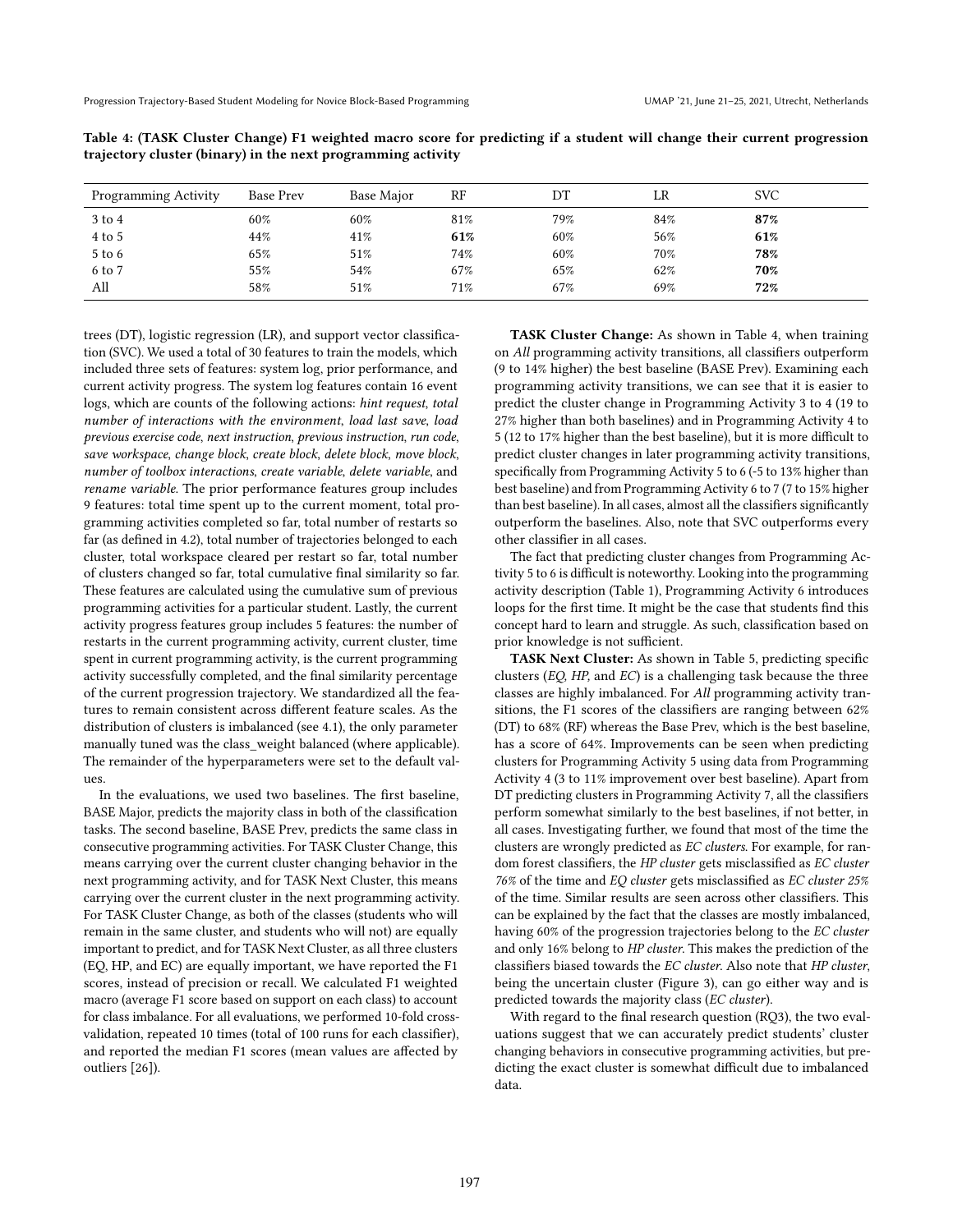| <b>Programming Activity</b> | Base Prev | Base Major | RF     | DТ  | LR  | <b>SVC</b> |
|-----------------------------|-----------|------------|--------|-----|-----|------------|
| 3 to 4                      | 74%       | 75%        | $77\%$ | 72% | 80% | 76%        |
| $4$ to 5                    | 50%       | 34%        | 59%    | 53% | 61% | 59%        |
| $5$ to $6$                  | 67%       | 41%        | 65%    | 65% | 63% | 67%        |
| 6 to 7                      | 69%       | 32%        | 68%    | 54% | 62% | 61%        |
| All                         | 64%       | 45%        | 68%    | 62% | 66% | 65%        |

<span id="page-9-0"></span>Table 5: (TASK Next Cluster) F1 weighted macro score for predicting the progression trajectory cluster (EQ, HP, or EC) of a student in the next programming activity

# 5 DISCUSSION

Understanding students' progression trajectories can provide insight to guide the design of more effective adaptive learning environments. Our analysis found three generic progression trajectory patterns when students progress through individual programming activities in block-based programming environments. Similar patterns have also been seen in earlier studies across different programming environments [\[22,](#page-10-13) [23,](#page-10-22) [39\]](#page-10-14), but unlike this work, these studies found student-specific patterns, rather than their behavior in individual programming activities. However, our findings echo the findings of previous studies. For example, students who primarily belong to the EQ cluster (giving up early without spending much time or effort) across multiple programming activities would likely be identified as stoppers or quitters whereas students who primarily belong to the HP cluster (spent significantly more time to trying to solve a programming activity) across multiple programming activities would likely be identified as tinkerers or approachers. Similarly, student progression trajectories that primarily belong to the EC cluster could be identified as movers, knowers, or solvers. Overall, these student progression trajectory clusters offer a fine-grained understanding of student behaviors in individual programming activities and have significant potential to improve learning environments in future.

The analysis in this paper also shows these clusters to have significantly different characteristics across multiple dimensions. Their distributions across programming activities show that earlier programming activities with lower difficulties have lower number of progression trajectories in EQ cluster whereas later programming activities with higher difficulties have increasingly higher number of progression trajectories in EQ clusters. This implies that students tend to early-quit more often as difficulty increases. Similarly, student progression trajectories in the HP cluster show significantly more hint requests and restarts. Thus, students primarily belonging to the HP cluster across multiple programming activities (HP Major) are more persistent in the learning process and their outcomes are reflected by their positive changes in distributions for pre-test and post-test scores. As such, it can be seen that difficult activities need better support or timely motivation to reduce early quitting while ensuring higher persistence for better learning outcomes.

Thus, predicting these clusters early for individual students can inform the design of adaptive support in learning environments. For example, by identifying a student who will change their current behavior in the upcoming activity, the environment can adapt its support system to provide more or less student-adaptive hints or feedback accordingly. Environments can also utilize these predictive

future behavior patterns to motivate students to increase their engagement or to discourage early quitting.

# 6 CONCLUSION

Student modeling for block-based programming environments can inform student-adaptive learning experiences with feedback and guidance that is tailored to individual students to help them master programming concepts. However, devising student models for block-based programming poses significant challenges because students can pursue a multiplicity of paths to solutions. To address these issues, we have introduced progression trajectory-based student models for novice block-based programming environments. Progression trajectory-based student models utilize a time-series representation that employs code analysis to incrementally compare the intermediate programming steps of students' evolving programs to expert programs. We investigated progression trajectory-based student models with student programming interactions in an introductory college-level computer science course. Analysis of the models found that 1) there are three distinct patterns among such trajectories, Early Quitting (EQ), High Persistence (HP), and Efficient Completion (EC), which exhibit significantly different characteristics across multiple dimensions, and 2) the models can be used to accurately predict learning behaviors.

The results suggest several promising directions for future work. First, it will be important to consider different embeddings techniques of intermediate code states. For example, vector-based embeddings of the intermediate code states can reflect more granular and structured understanding of students' program evolution. Second, future work should investigate approaches to further improving the predictability of next programming activity patterns by considering different feature sets including incoming knowledge, perceived skills, and program code. To this end, devising feature extraction techniques appears promising. Third, it will be instructive to investigate integrating trajectory-based student models into adaptive learning environments to understand how they can most effectively contribute to student-adaptivity to improve student learning.

# ACKNOWLEDGMENTS

This work is supported by the National Science Foundation through grants DUE-1626235 and DUE-1625908. Any opinions, findings, and conclusions or recommendations expressed in this material are those of the author(s) and do not necessarily reflect the views of the National Science Foundation.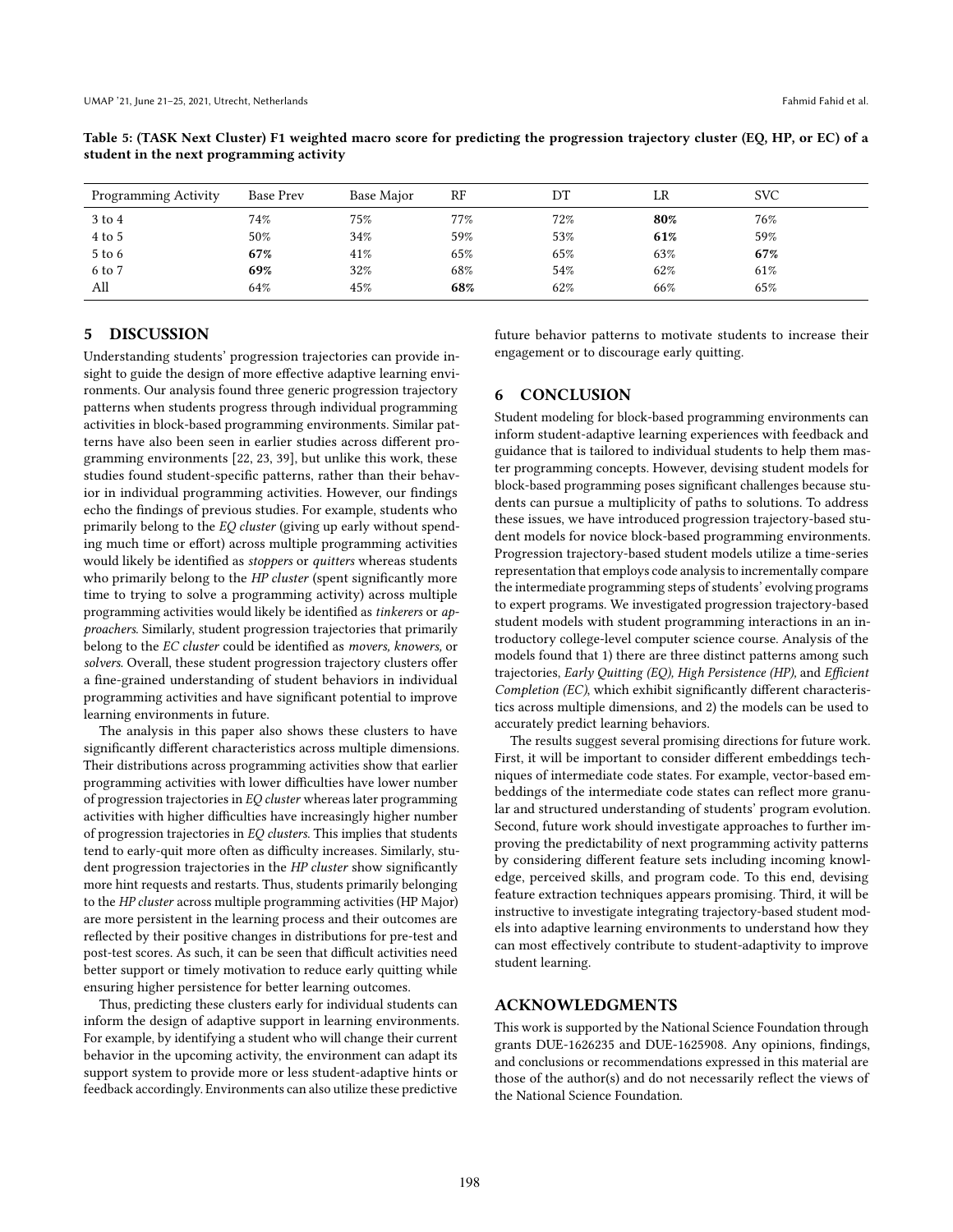Progression Trajectory-Based Student Modeling for Novice Block-Based Programming UMAP '21, June 21-25, 2021, Utrecht, Netherlands

# **REFERENCES**

- <span id="page-10-27"></span>[1] Jordan Barria-Pineda, Julio Guerra-Hollstein, and Peter Brusilovsky. 2018. A fine-grained open learner model for an introductory programming course. In Proceedings of the 26th Conference on User Modeling, Adaptation and Personalization, 53–61.
- <span id="page-10-0"></span>[2] Jens Bennedsen and Michael E Caspersen. 2019. Failure rates in introductory programming: 12 years later. ACM Inroads 10, 2 (2019), 30–36.
- <span id="page-10-32"></span>[3] Paulo Blikstein. 2011. Using learning analytics to assess students' behavior in open-ended programming tasks. In Proceedings of the 1st International Conference on Learning Analytics and Knowledge, 110–116.
- <span id="page-10-30"></span>[4] Paulo Blikstein, Marcelo Worsley, Chris Piech, Mehran Sahami, Steven Cooper, and Daphne Koller. 2014. Programming pluralism: Using learning analytics to detect patterns in the learning of computer programming. Journal of Learning Science 23, 4 (2014), 561–599.
- <span id="page-10-38"></span>[5] Eric Brill and Robert C Moore. 2000. An improved error model for noisy channel spelling correction. In Proceedings of the 38th Annual Meeting of the Association for Computational Linguistics, 286–293.
- <span id="page-10-37"></span>[6] Tyne Crow, Andrew Luxton-Reilly, and Burkhard Wuensche. 2018. Intelligent tutoring systems for programming education: a systematic review. In Proceedings of the 20th Australasian Computing Education Conference, 53–62.
- <span id="page-10-9"></span>[7] Nicholas Diana, Michael Eagle, John Stamper, Shuchi Grover, Marie Bienkowski, and Satabdi Basu. 2017. An instructor dashboard for real-time analytics in interactive programming assignments. In Proceedings of the Seventh International Learning Analytics & Knowledge Conference, 272–279.
- <span id="page-10-10"></span>[8] Nicholas Diana, Michael Eagle, John Stamper, Shuchi Grover, Marie Bienkowski, and Satabdi Basu. 2018. Data-driven generation of rubric criteria from an educational programming environment. In Proceedings of the 8th International Conference on Learning Analytics and Knowledge, 16–20.
- <span id="page-10-7"></span>[9] Andrew Emerson, Michael Geden, Andy Smith, Eric Wiebe, Bradford Mott, Kristy Elizabeth Boyer, and James Lester. 2020. Predictive Student Modeling in Block-Based Programming Environments with Bayesian Hierarchical Models. In Proceedings of the 28th ACM Conference on User Modeling, Adaptation and Personalization, 62–70.
- <span id="page-10-35"></span>[10] Andrew Emerson, Andy Smith, Fernando J. Rodriguez, Eric N. Wiebe, Bradford W. Mott, Kristy Elizabeth Boyer, and James C. Lester. 2020. Cluster-based analysis of novice coding misconceptions in block-based programming. In Proceedings of the 51st ACM Technical Symposium on Computer Science Education (2020), 825–831. DOI[:https://doi.org/10.1145/3328778.3366924](https://doi.org/10.1145/3328778.3366924)
- <span id="page-10-11"></span>[11] Andrew Emerson, Andy Smith, Cody Smith, Fernando Rodríguez, Eric Wiebe, Bradford Mott, Kristy Boyer, and James Lester. 2019. Predicting Early and Often: Predictive Student Modeling for Block-Based Programming Environments. In Proceedings of the 12th International Conferece on Educational Data Mining (2019), 39–48.
- <span id="page-10-12"></span>[12] Anthony Estey, Hieke Keuning, and Yvonne Coady. 2017. Automatically classifying students in need of support by detecting changes in programming behaviour. In Proceedings of the 2017 ACM SIGCSE Technical Symposium on Computer Science Education, 189–194.
- <span id="page-10-2"></span>[13] Neil Fraser. 2013. Blockly: A visual programming editor. URL https//code. google. com/p/blockly 42, (2013).
- <span id="page-10-1"></span>[14] Dan Garcia, Brian Harvey, and Tiffany Barnes. 2015. The beauty and joy of computing. ACM Inroads 6, 4 (2015), 71–79.
- <span id="page-10-33"></span>[15] Elena L Glassman, Jeremy Scott, Rishabh Singh, Philip J Guo, and Robert C Miller. 2015. OverCode: Visualizing variation in student solutions to programming problems at scale. ACM Transactions on Computer-Human Interactions (TOCHI) 22, 2 (2015), 1–35.
- <span id="page-10-40"></span>[16] Jiawei Han, Jian Pei, Behzad Mortazavi-Asl, Helen Pinto, Qiming Chen, Umeshwar Dayal, and Meichun Hsu. 2001. Prefixspan: Mining sequential patterns efficiently by prefix-projected pattern growth. In Proceedings of the 17th International Conference on Data Engineering, IEEE Washington, DC, USA, 215–224.
- <span id="page-10-28"></span>[17] Juha Helminen, Petri Ihantola, Ville Karavirta, and Lauri Malmi. 2012. How do students solve parsons programming problems? an analysis of interaction traces. In Proceedings of the Ninth Annual International Conference on International Computing Education Research, 119–126.
- <span id="page-10-25"></span>[18] Nathan Henderson, Vikram Kumaran, Wookhee Min, Bradford Mott, Ziwei Wu, Danielle Boulden, Trudi Lord, Frieda Reichsman, Chad Dorsey, and Eric Wiebe. 2020. Enhancing Student Competency Models for Game-Based Learning with a Hybrid Stealth Assessment Framework. In Proceedings of the 13th International Conference on Educational Data Mining (2020), 93-103.
- <span id="page-10-16"></span>[19] Roya Hosseini, Peter Brusilovsky, Michael Yudelson, and Arto Hellas. 2017. Stereotype modeling for Problem-Solving performance predictions in MOOCs and traditional courses. In Proceedings of the 25th Conference on User Modeling, Adaptation and Personalization, 76–84.
- <span id="page-10-29"></span>[20] Roya Hosseini, Arto Vihavainen, and Peter Brusilovsky. 2014. Exploring problem solving paths in a Java programming course. In Psychology of Programming Interest Group Annual Conference 2014, University of Pittsburgh, 65.
- <span id="page-10-36"></span>[21] Matthew C Jadud. 2006. Methods and tools for exploring novice compilation behaviour. In Proceedings of the Second International Workshop on Computing

Education Research, 73–84.

- <span id="page-10-13"></span>[22] Bo Jiang, Wei Zhao, Nuan Zhang, and Feiyue Qiu. 2019. Programming trajectories analytics in block-based programming language learning. Interactive Learning Environments 4820, (2019), 1–14. DOI[:https://doi.org/10.1080/10494820.2019.1643741](https://doi.org/10.1080/10494820.2019.1643741)
- <span id="page-10-22"></span>[23] Shamya Karumbaiah, Ryan S Baker, and Valerie Shute. 2018. Predicting Quitting in Students Playing a Learning Game. In Proceedings of the 11th International Conference on Educational Data Mining (2018).
- <span id="page-10-39"></span>[24] Trupti M Kodinariya and Prashant R Makwana. 2013. Review on determining number of Cluster in K-Means Clustering. International Journal 1, 6 (2013), 90–95.
- <span id="page-10-20"></span>[25] Abe Leite and Saúl A Blanco. 2020. Effects of Human vs. Automatic Feedback on Students' Understanding of AI Concepts and Programming Style. In Proceedings of the 51st ACM Technical Symposium on Computer Science Education, 44–50.
- <span id="page-10-42"></span>[26] Christophe Leys, Christophe Ley, Olivier Klein, Philippe Bernard, and Laurent Licata. 2013. Detecting outliers: Do not use standard deviation around the mean, use absolute deviation around the median. Journal of Experimental Social Psychology 49, 4 (2013), 764–766.
- <span id="page-10-26"></span>[27] Zitao Liu, Songfan Yang, Jiliang Tang, Neil Heffernan, and Rose Luckin. 2020. Recent advances in multimodal educational data mining in k-12 education. In Proceedings of the 26th ACM SIGKDD International Conference on Knowledge Discovery & Data Mining, 3549–3550.
- <span id="page-10-17"></span>[28] Yuetian Luo and Zachary A. Pardos. 2018. Diagnosing University student subject proficiency and predicting degree completion in vector space. 32nd AAAI Conference on Artificial Intelligence 32, 1, (2018), 7920–7927.
- <span id="page-10-3"></span>[29] Andrew Luxton-Reilly, Ibrahim Albluwi, Brett A Becker, Michail Giannakos, Amruth N Kumar, Linda Ott, James Paterson, Michael James Scott, Judy Sheard, and Claudia Szabo. 2018. Introductory programming: a systematic literature review. In Proceedings Companion of the 23rd Annual ACM Conference on Innovation and Technology in Computer Science Education, 55–106.
- <span id="page-10-5"></span>[30] Mehak Maniktala, Christa Cody, Amy Isvik, Nicholas Lytle, Min Chi, and Tiffany Barnes. 2020. Extending the Hint Factory for the assistance dilemma: A novel, data-driven HelpNeed Predictor for proactive problem-solving help. arXiv Prepr. arXiv2010.04124 (2020).
- <span id="page-10-18"></span>[31] Victor J Marin, Tobin Pereira, Srinivas Sridharan, and Carlos R Rivero. 2017. Automated personalized feedback in introductory Java programming MOOCs. In 2017 IEEE 33rd International Conference on Data Engineering (ICDE), IEEE, 1259–1270.
- <span id="page-10-23"></span>[32] Wookhee Min, Megan H Frankosky, Bradford W Mott, Jonathan P Rowe, Eric Wiebe, Kristy Elizabeth Boyer, and James C Lester. 2015. DeepStealth: leveraging deep learning models for stealth assessment in game-based learning environments. In Proceedings of the 17th International Conference on Artificial Intelligence in Education, Springer, 277–286.
- <span id="page-10-24"></span>[33] Wookhee Min, Bradford Mott, Jonathan Rowe, Barry Liu, and James Lester. 2016. Player goal recognition in open-world digital games with long short-term memory networks. In Porceedings of the 25th International Joint Conference on Artificial Intelligence (2016), 2590–2596.
- <span id="page-10-8"></span>[34] Benjamin Paaßen, Claudio Gallicchio, Alessio Micheli, and Barbara Hammer. 2018. Tree edit distance learning via adaptive symbol embeddings. In Proceeding of the 35th International Conference on Machine Learning, PMLR, 3976–3985.
- <span id="page-10-34"></span>[35] Benjamin Paaßen, Barbara Hammer, Thomas William Price, Tiffany Barnes, Sebastian Gross, and Niels Pinkwart. 2017. The continuous hint factory-providing hints in vast and sparsely populated edit distance spaces. arXiv Prepr. arXiv1708.06564 (2017).
- <span id="page-10-19"></span>[36] Zachary A Pardos, Steven Tang, Daniel Davis, and Christopher Vu Le. 2017. Enabling real-time adaptivity in MOOCs with a personalized next-step recommendation framework. In Proceedings of the Fourth (2017) ACM Conference on Learning@ Scale, 23–32.
- <span id="page-10-41"></span>[37] Fabian Pedregosa, Gaël Varoquaux, Alexandre Gramfort, Vincent Michel, Bertrand Thirion, Olivier Grisel, Mathieu Blondel, Peter Prettenhofer, Ron Weiss, and Vincent Dubourg. 2011. Scikit-learn: Machine learning in Python. The Journal of Machine Learning Research 12, (2011), 2825–2830.
- <span id="page-10-21"></span>[38] Radek Pelánek and Jiří Řihák. 2017. Experimental analysis of mastery learning criteria. In Proceedings of the 25th Conference on User Modeling, Adaptation and Personalization, 156–163.
- <span id="page-10-14"></span>[39] D N Perkins and Fay Martin. 1986. Fragile knowledge and neglected strategies in novice programmers. In at Empirical Studies of Programmers, 1st Workshop, Washington, DC, 213–229.
- <span id="page-10-31"></span>[40] Chris Piech, Mehran Sahami, Daphne Koller, Steve Cooper, and Paulo Blikstein. 2012. Modeling how students learn to program. In Proceedings of the 43rd ACM technical symposium on Computer Science Education, 153–160.
- <span id="page-10-4"></span>[41] Thomas W Price and Tiffany Barnes. 2015. Comparing textual and block interfaces in a novice programming environment. In Proceedings of the Eleventh Annual International Conference on International Computing Education Research, 91–99.
- <span id="page-10-6"></span>[42] Thomas W Price, Yihuan Dong, and Tiffany Barnes. 2016. Generating Data-Driven Hints for Open-Ended Programming. In Proceedings of the 9th International Conference on Educational Data Mining (2016), 191-198.
- <span id="page-10-15"></span>[43] Thomas W Price, Yihuan Dong, and Dragan Lipovac. 2017. iSnap: towards intelligent tutoring in novice programming environments. In Proceedings of the 2017 ACM SIGCSE Technical Symposium on Computer Science Education, 483–488.